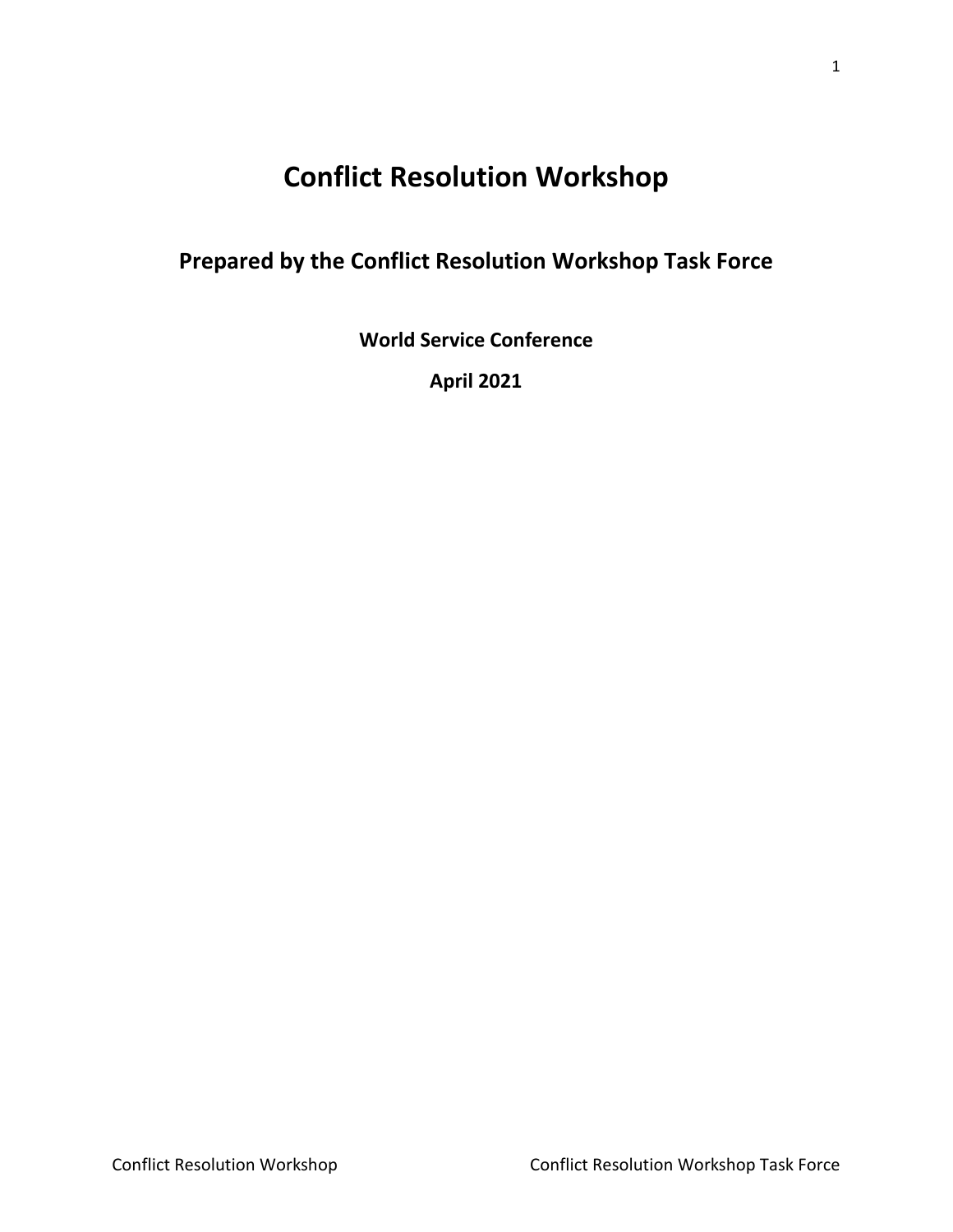# **Conflict Resolution Workshop**

# **Table of Contents**

| <b>Conflict Resolution Workshop Overview</b>                    | 3  |
|-----------------------------------------------------------------|----|
| <b>Table of Resources</b>                                       | 5  |
| Part One-Panel Discussion                                       | 6  |
| Part Two-3 Break-Out Sessions Overview                          | 9  |
| Part Two-Break-Out Session 1                                    | 10 |
| The Skit: Jill and Ron want to offer babysitting at the meeting | 10 |
| Part Two-Break-Out Session 2                                    | 14 |
| The Skit: Al-Anon meetings that are not receptive to Alateen    |    |
| attendance                                                      | 14 |
| Part Two-Break-Out Session 3                                    | 20 |
| The Skit: Moving the Location of the Area Assembly              | 20 |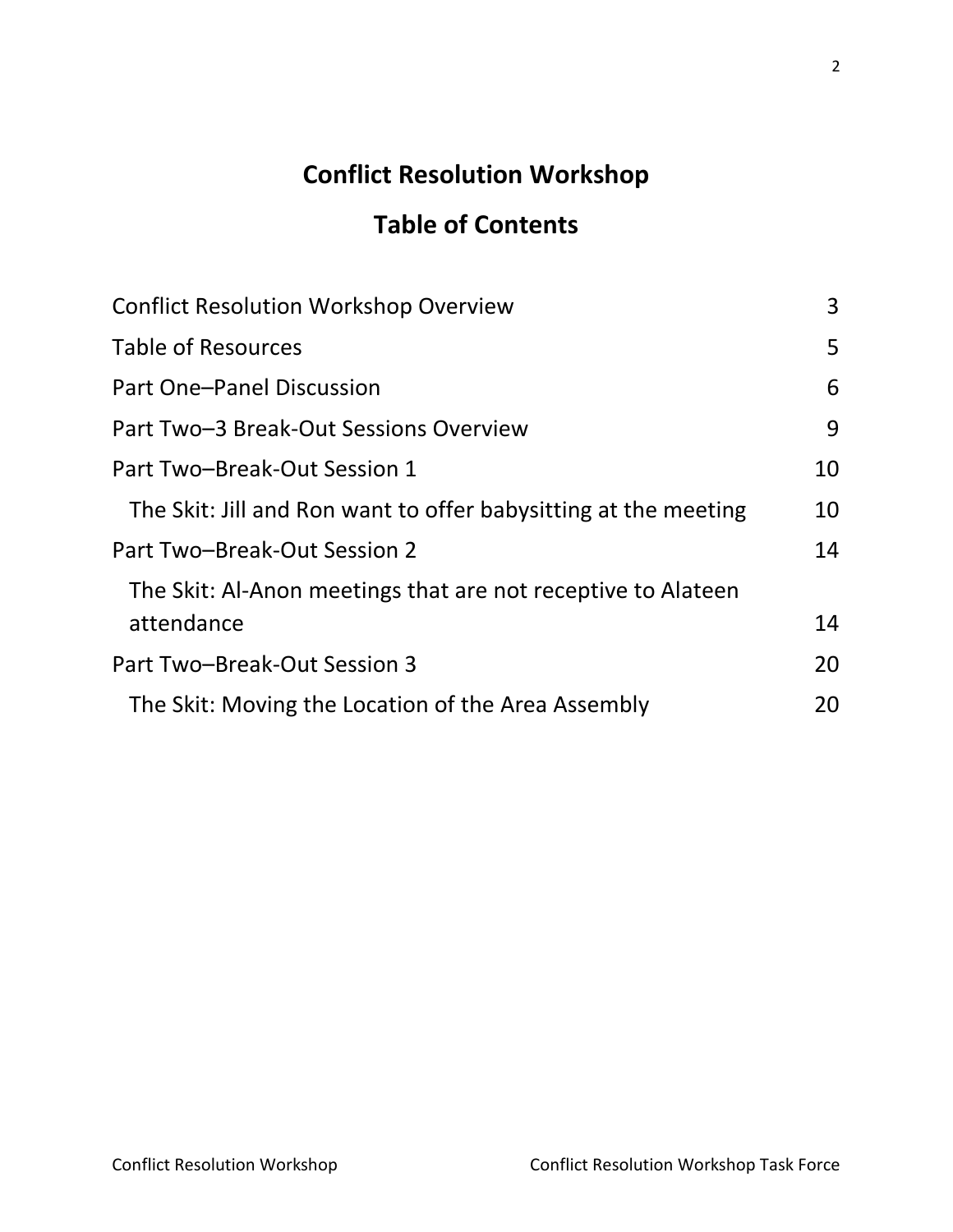# **Conflict Resolution Workshop Overview**

#### <span id="page-2-0"></span>**1. Background:**

The Conflict Resolution Workshop Task Force was charged with the task of preparing a workshop that:

- Can be used by any Areas, Districts, and groups
- Utilizes the Conference Approved Literature, specifically the Conflict Resolution tools
	- o *Loving Interchange to Resolve Conflict* (S-71), the Wallet Card
	- o *Conflict Resolution Using Our Twelve Traditions* (S-72), the Tradition Cards
	- o *Talk to Each Other – Resolving Conflicts with Al-Anon* (S-73), the Booklet
- Takes into consideration Concept Five: "The rights of appeal and petition protect minorities and insure that they be heard."

### **2. A Workshop differs from a meeting:**

The Task Force made the distinction between an Al-Anon meeting and a workshop:

- A workshop typically runs for an hour to an hour and a half as part of an Assembly or an Area Convention, as a break-out session. An Assembly or Convention with a large number of participants could 'break out' into several sessions, each with a smaller number of people.
- A workshop could be a day-long event put on by a District, an AIS, or Service Center.
- A workshop involves group interaction between participants, and between participants and the presenters.
- A workshop differs from our usual Al-Anon meeting practice in which members do not engage in a dialogue.

**3. The Task Force offers a template** that can expand or contract according to the users' needs or wants:

The template offers two parts, Part One: A Panel Discussion and Part Two: Three Breakout Sessions:

- Part One: A Panel Discussion
	- o Part One is the Panel Discussion, running about 60 minutes
		- The Panel consists of four panel members, who present their material for about 10-15 minutes each.
		- **The remaining time would be used for a question and answer/comments** section.
	- o Part One can be a stand-alone workshop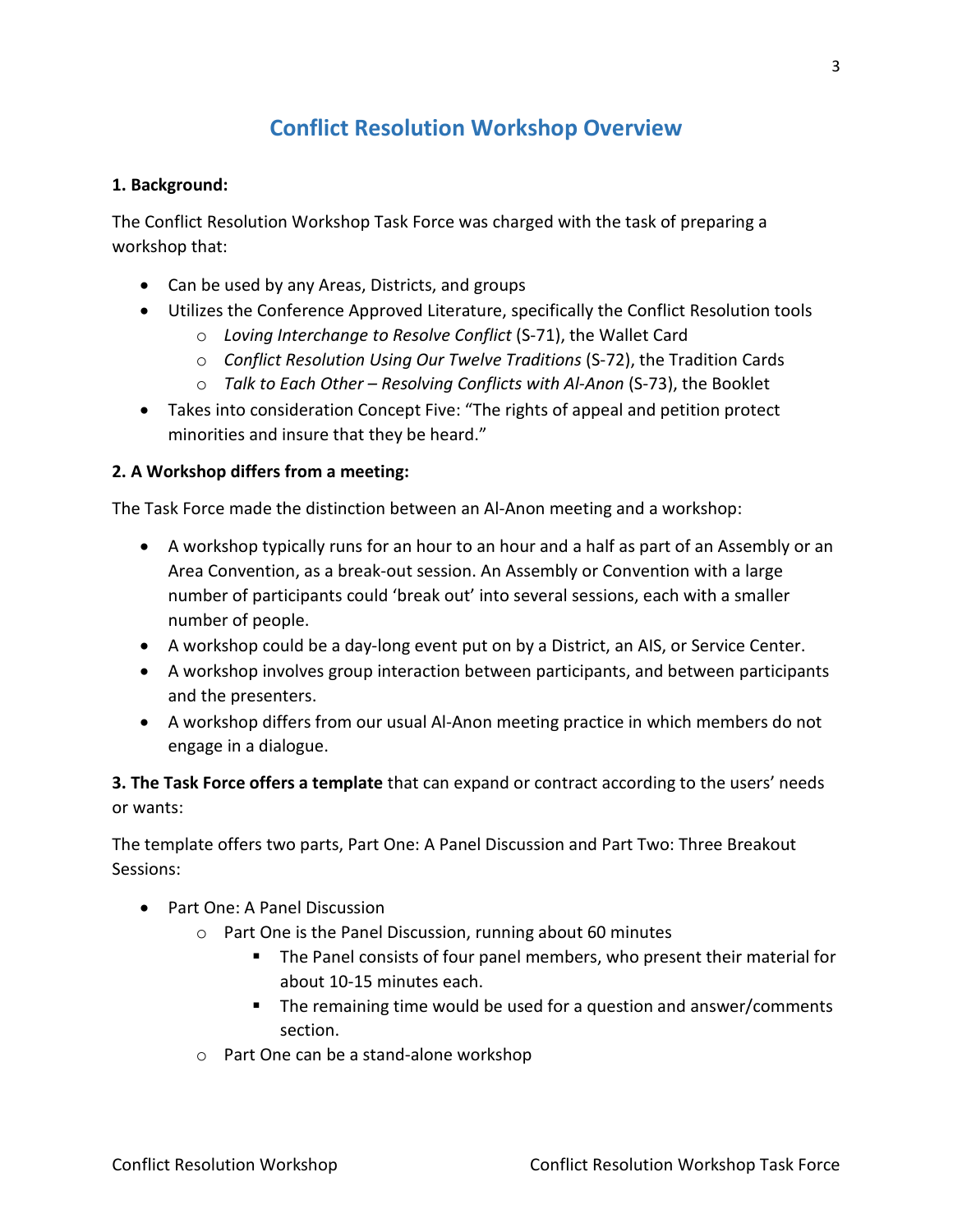- $\circ$  Or Part One can be the first part of a day-long workshop, followed by the breakout sessions in Part Two
- Part Two: Breakout Sessions
	- $\circ$  Part Two is a set of three breakout sessions, each running about 45 minutes.
		- Session #1 models a group conflict
		- Session #2 models a District conflict
		- **Session #3 models an Assembly conflict**
	- o Part Two Sessions could be:
		- **The second half of a day-long workshop, preceded by the Panel** Discussion (as described above)
		- Each of the three breakout sessions could stand alone as a 60-to-90 minute workshop, with the addition of a short introduction to the Conflict Resolution practices covered in Part One's Panel Discussion materials

### **4. For a full day workshop, the Task Force suggests the following schedule:**

- Pre-Workshop:
	- o Conference Approved Literature table, with ample copies of S-71, S-72, and S-73 for sale
	- o Coffee and refreshments
- Opening: All participants gathered in one large room
	- o Serenity Prayer
	- o Reading of the Legacies
	- o Introduction of panel members by workshop host
- Panel Discussion:
	- o Panel members each share for 10 to 15 minutes
- Questions from the floor:
	- o For remainder of allotted time, approximately 60 to 90 minutes total
- Break:
	- o Brown Bag Lunch
	- o Conference Approved Literature (CAL) table
- Breakout sessions: three sessions run simultaneously, approximately 45 minutes, in three smaller rooms (If your schedule permits, have participants rotate to a different session, for another 45 minutes)
	- o Session #1
	- o Session #2
	- o Session #3
- Closing:
	- o Close in session room or reconvene in main room if desired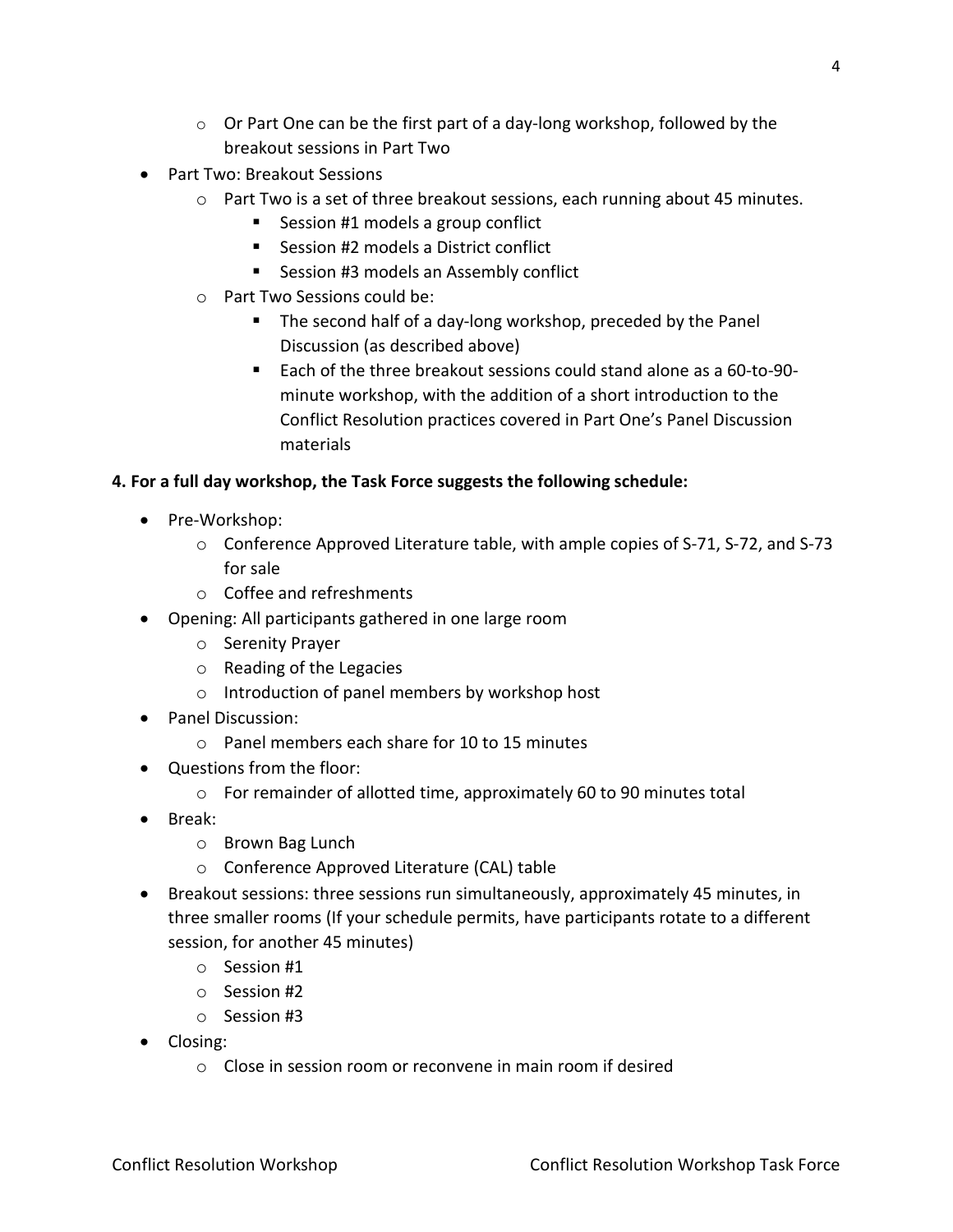### **5. For a shorter workshop:**

<span id="page-4-0"></span>• A group, District, or Area could choose Part One alone, or any of the breakout sessions of Part Two, according to its own needs or preferences.

### Table of Resources

*2018-2021 Al-Anon/Alateen Service Manual, Version 2* (P-24/27)

*Using Al-Anon Principles to Resolve Conflicts* (K-70)

- *Talk to Each Other* (S-73)
- *Conflict Resolution using our Twelve Traditions* (S-72)
- *Loving Interchange to Resolve Conflict* (S-71)

*How Al-Anon Works for Families and Friends of Alcoholics* (B-32)

*The Dilemma of the Alcoholic Marriage* (B-4)

*Paths to Recovery—Al-Anon's Steps, Traditions, and Concepts* (B-24)

Guidelines for groups, Areas and AIS/LDCs: located on the al-anon.org member page

Safety in Al-Anon Meetings: located a[t https://al-anon.org/pdf/Safety-in-Al-Anon-meetings.pdf](https://al-anon.org/pdf/Safety-in-Al-Anon-meetings.pdf)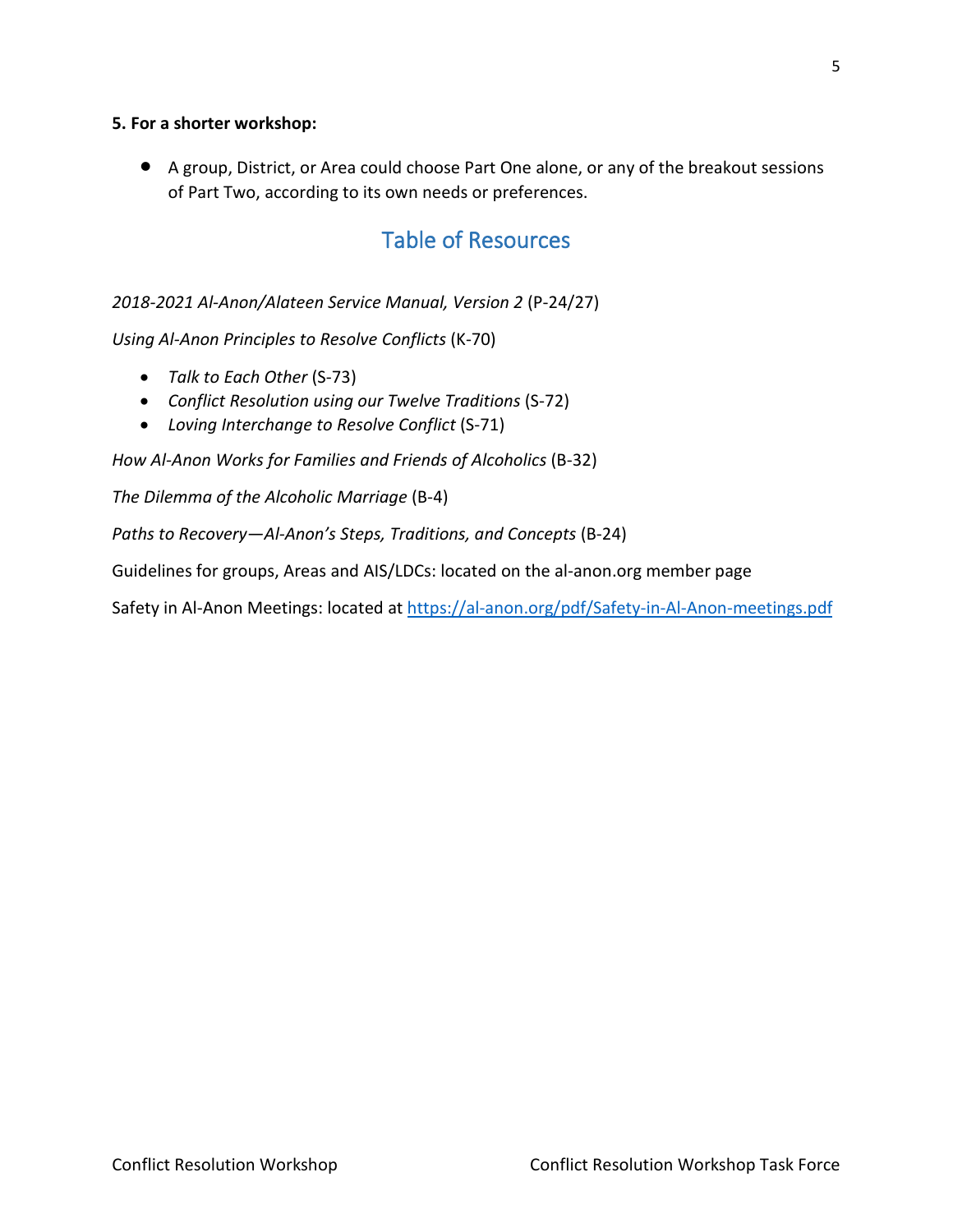# Part One–Panel Discussion

### <span id="page-5-0"></span>**For a half-day District workshop** – three to four hours

- Use the Panel Discussion and the question-and-answer segment.
- Follow this segment with the three breakout sessions described in Part Two.
- Each participant is given the *Loving Interchange to Resolve Conflict* Wallet Card (S-71) as part of the registration. Have ample supply of the other two pieces of conflict resolution CAL available for sale, if desired.

### **For a 60-to-90-minute workshop**

- Use the Panel Discussion, followed by a question-and-answer segment.
- This could be used for a breakout session at an Assembly or at an Area Convention.
- The following bullet points in each of the Panel Member boxes are to be used as a guideline for the Panel Member to plan his or her 15-minute presentation.

### **Four Member Panel – One hour approximately**

### **Panel members speak for about 15 minutes each**

### **Panel Members refer participants to the** *Conflict Resolution Wallet Card*

### **Panel Member #1 Introduce the** *Wallet Card*

"Conflict is a disagreement where parties perceive a threat to their needs, interests or concerns" *Loving Interchange to Resolve Conflict* (S-71).

### **Conflict:**

- Is a part of every relationship
- Can be constructive if used to make a relationship better
- Can be destructive if used to win, dominate, or punish the other person

### **Ways people deal with conflict**:

Negative ways of coping:

- Avoiding conflict
- Attacking the other person
- Minimizing the conflict
- Issuing threats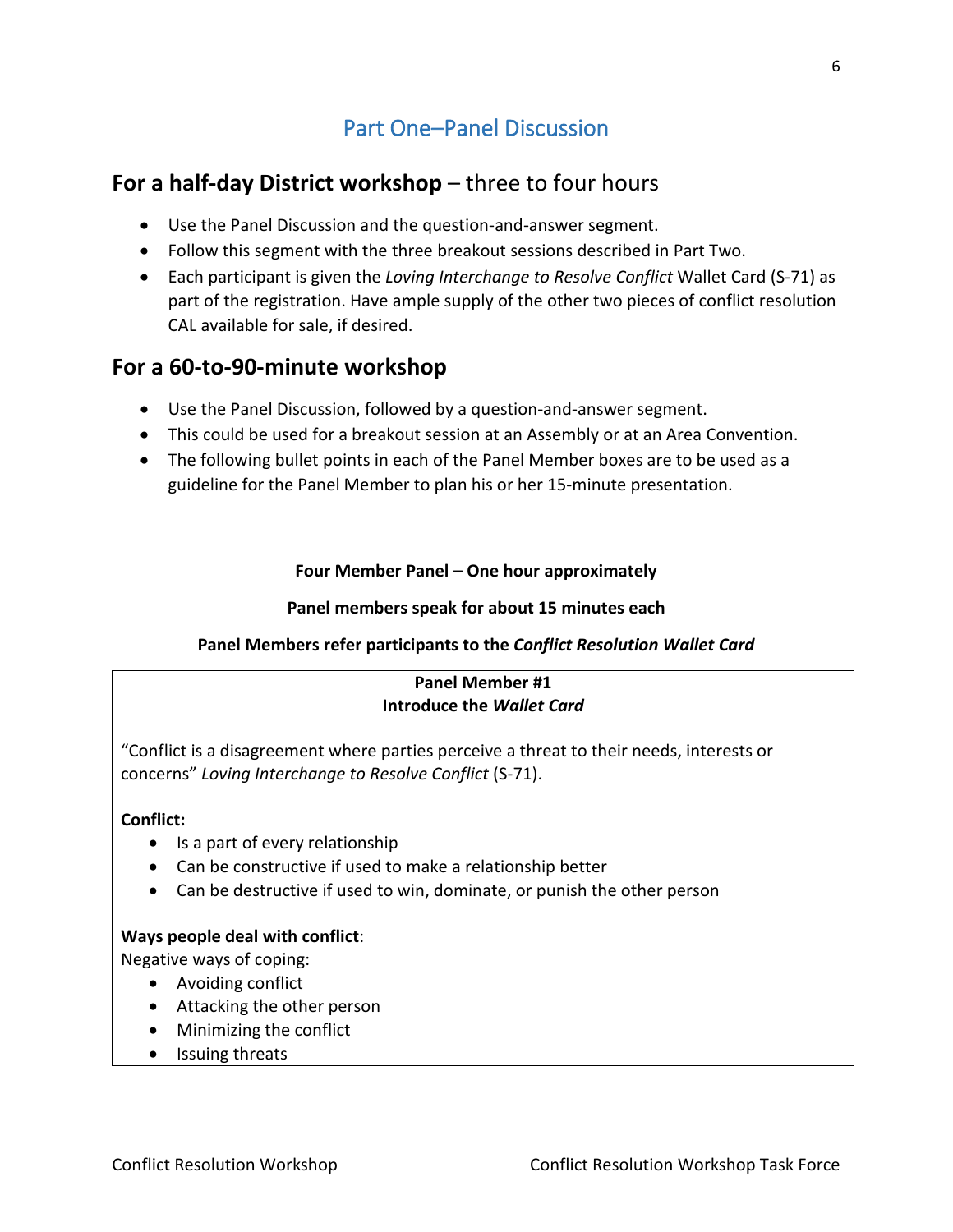Positive ways of coping:

- Engaging in a meaningful discussion
- Treating the other person with respect and courtesy
- Listening actively
- Staying on the topic
- Maintaining a pleasant tone of voice and demeanor

### **Panel Member #2 Communication during a conflict: Speaking Respectfully**

**Communication involves**: (see *How Al-Anon Works* [B-32], p. 98])

- What we say and what we do not say
- Our body language facial expressions, posture, attentiveness, and eye contact
- Our tone of voice
- Our attitude

**"Five Guides to Communication"** from *The Dilemma of the Alcoholic Marriage* (B-4)*, p. 30-32*

- Discuss, don't attack
- Keep your voice low and pleasant
- Stick to the subject
- Listen to the other person's complaints
- Don't make demands

### **Panel Member #3 Communication during a conflict: Actively Listening**

# **Guidelines to improve listening skills:** (see the *Wallet Card* and *How Al-Anon Works, p.98-99)*

- Stop talking
- Show your interest in what the other person has to say
- Give the other person the time needed to express his or her thoughts
- Don't interrupt or finish another's sentences for them
- Don't stop listening and plan in your head what you're going to say next
- Am I allowing resentments to prevent me from hearing the other person?
- It's okay to ask for a break if you are feeling overwhelmed
- Remember our slogan, "Listen and Learn"
- Remember to "bring your mind to where your body is," *Hope for Today, p. 158*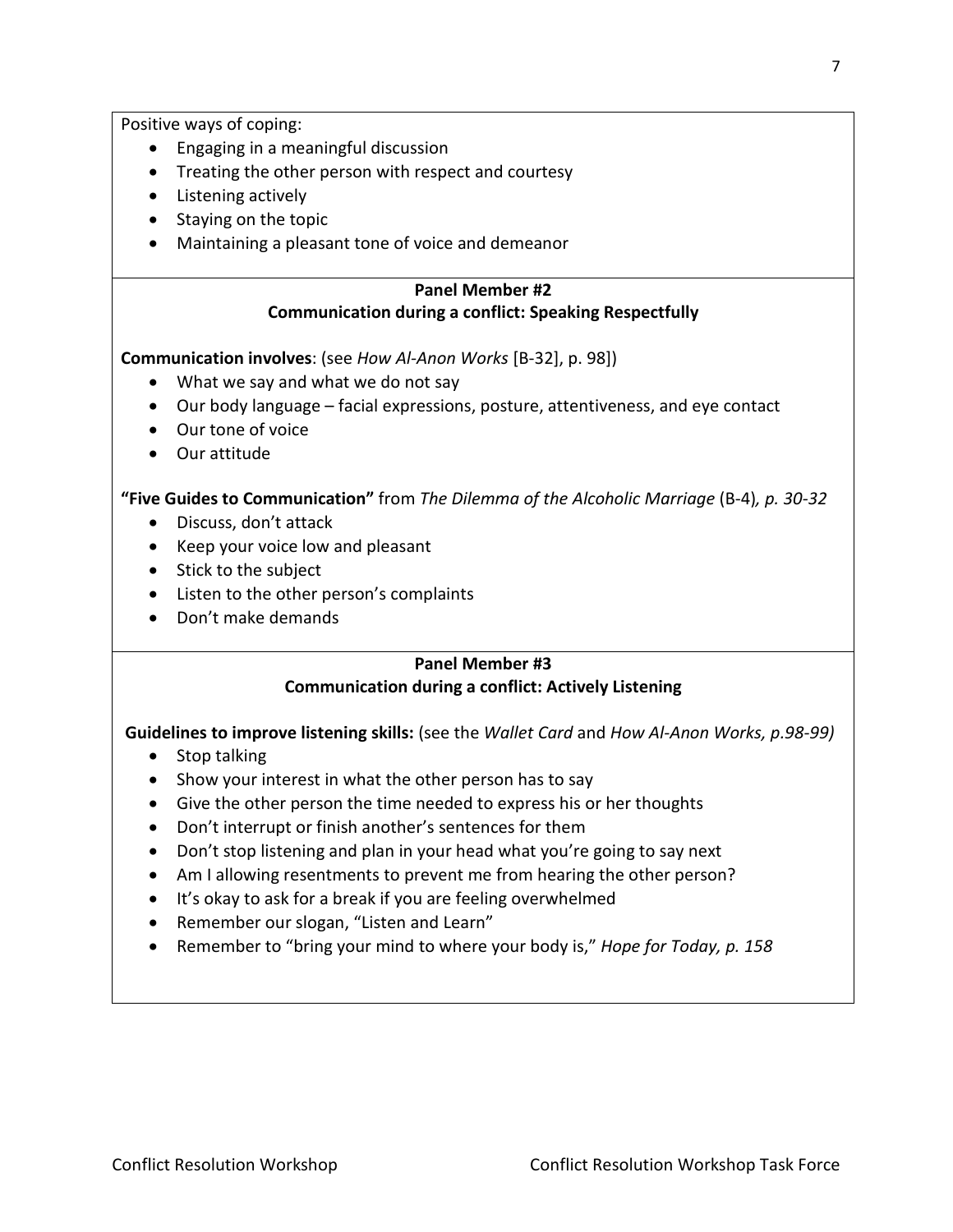### **Panel Member #4 Applying Concept Five to Conflict Resolution**

Concept Five: "The rights of appeal and petition protect minorities and insure that they be heard."

### **From** *Paths to Recovery,* **p. 278***:*

- Listen with consideration to everyone
- Everyone may state their views
- Maintain unity by respecting all views
- Incorporating minority opinions into our discussion may help us avoid mistakes caused when we are angry, hasty, misinformed, or rigid
- Listening to a minority voice may bring about a solution we had never thought about

### **Resolution is a solution to the disagreement:**

- Coming to a new understanding
- Agreeing on a new way forward
- Finding a compromise
- Agreeing to disagree
- Agreeing that some conflicts are unable to be resolved

### **Panel then takes questions from workshop participants as schedule permits**

**Break and Brown Bag Lunch** 

**Literature Table**

**Go to three breakout sessions**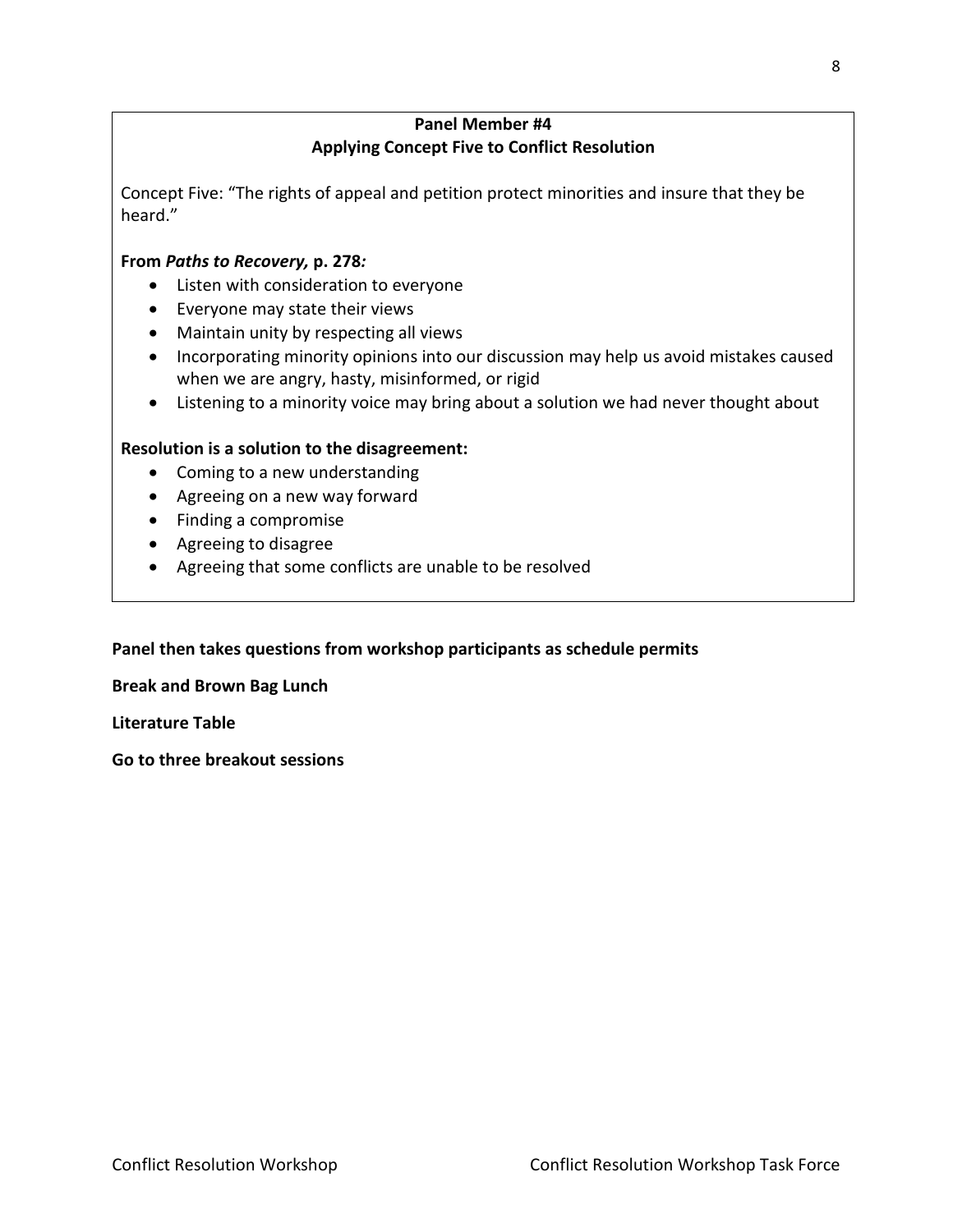## Part Two–Three Breakout Sessions Overview

<span id="page-8-0"></span>Below are three fictitious scenarios that have the potential to create conflict with individuals and groups. The objective of these exercises is not just to arrive at a decision, but to stop talking; listen to other points of view; look, act, and be interested; and presume goodwill. We always want to keep Concept Five in mind: "The rights of appeal and petition protect minorities and insure that they be heard."

### **Preface:**

Conflict can happen in any situation, even in Al-Anon! It is important to keep in mind that we all want the best for Al-Anon, but we may not agree on what that looks like or know how to handle uncomfortable issues in a healthy way. Use of the *Conflict Resolution Tool Kit* (S-70) components can aid individuals, as well as groups, in learning how to handle conflict in a loving, understanding, and constructive way.

### **Setting the Tone:**

Before bringing forward a topic that might create conflict, it is important that we "Let It Begin with Me." Can the matter be resolved on a personal level by using the *Wallet Card* (S-71), talking to a Sponsor, a Service Sponsor, or reasoning it out with someone else? We understand that disagreements happen, and that not all of us have the same understanding of the spiritual principals of Al-Anon. When we have examined our side of the issue and believe that it is an important topic, we can then ask for time on an agenda to have a discussion.

### **The Breakout Session Agenda:**

Have participants act out the skit. The intent of the skit is to exaggerate the conflict. This will be followed by post-skit discussion groups. You may want to have a recorder to document the discussion for each group, and report back to the larger group. Using the wisdom of Al-Anon principles found in the *Conflict Resolution Tool Kit* (S-70) will help the groups achieve a loving interchange regarding the conflicts that were presented.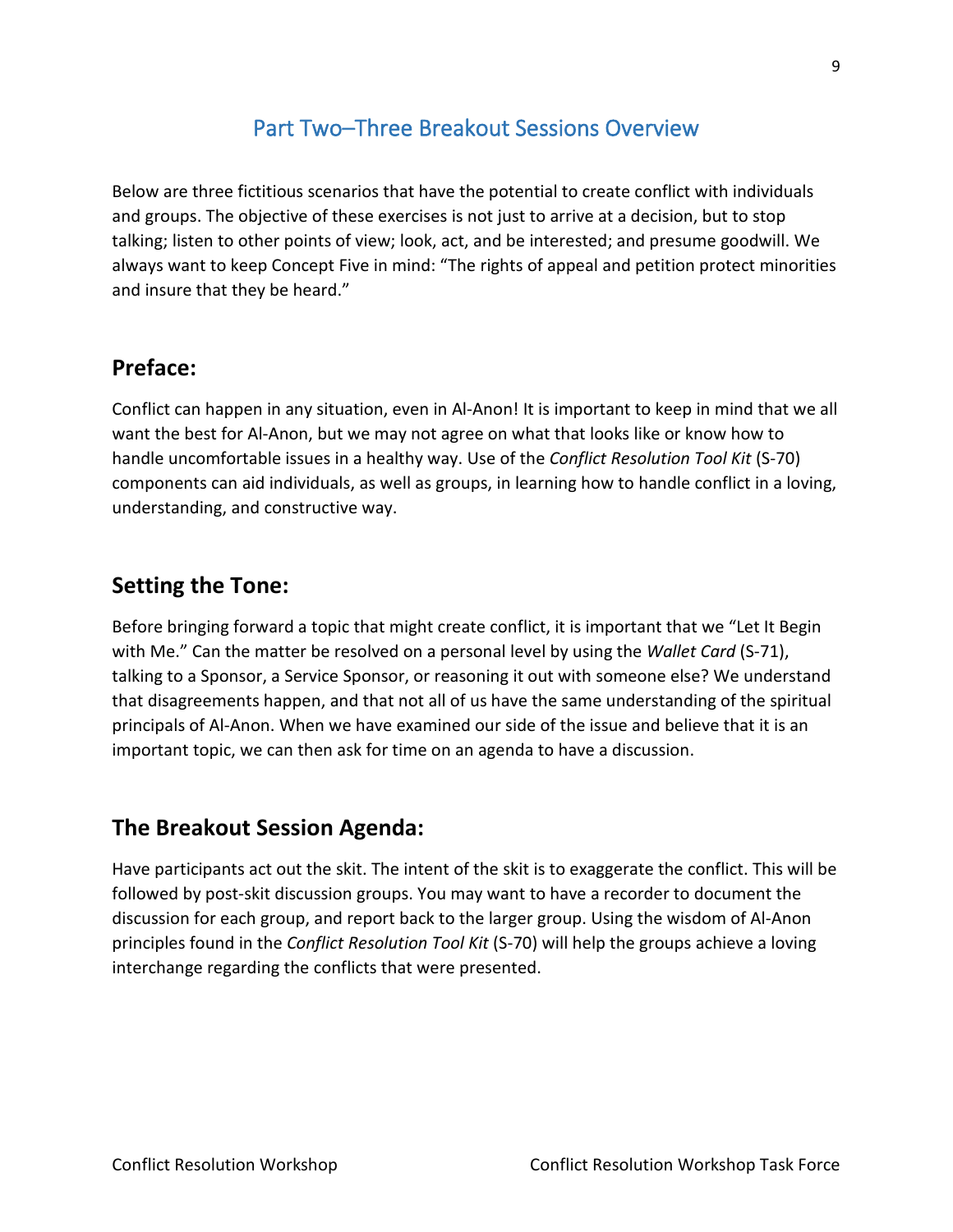# Part Two–Breakout Session One

### <span id="page-9-0"></span>**Resolving a Group Conflict with the** *Conflict Resolution Kit*

This group scenario session includes: A skit about a group conflict for a babysitting request and a Post-Skit Discussion Guide for a follow-up group conscience meeting to help resolve it. Use this at an Assembly workshop, a group conscience, or group inventory meeting.

- Invite members to participate by attending, chairing, or volunteering to be a skit actor
- You will need a narrator for the skit and a chairperson to lead the post-skit discussion (One member may do both roles)
- You will need 11 skit actors (some actors can read more than one part)
- Give everyone a copy of the skit
- Ask members to read the three items in the *Conflict Resolution Kit*, S-71, S-72, and S-73
- Have fun

### **The Break-Out Session:**

- Act out the skit. The intent of the skit is to exaggerate a conflict
- Follow-up with the Post-Skit Discussion Guide. The guide helps you achieve a new loving interchange among members on the conflict acted out in the skit. The Guide outlines the wisdom of Al-Anon principles from the *Conflict Resolution Kit*, S-71, S-72, and S-73 and from Concept Five: "The rights of appeal and petition protect minorities and insure that they be heard."
- Allow sufficient time (we recommend a minimum of one hour)

# <span id="page-9-1"></span>The Skit: Jill and Ron want to offer babysitting at the meeting

**The scenario:** Two group members want to offer babysitting for members during meetings.

**MARY, GR:** Before we start the meeting, Jill and Ron asked to bring up a suggestion for the meeting.

**JILL:** Thank you Mary. Yes, Ron and I would like to ask about the possibility of offering babysitting during our meeting. I know lots of members who cannot come to our meeting because they don't want to interrupt the meeting with their kids.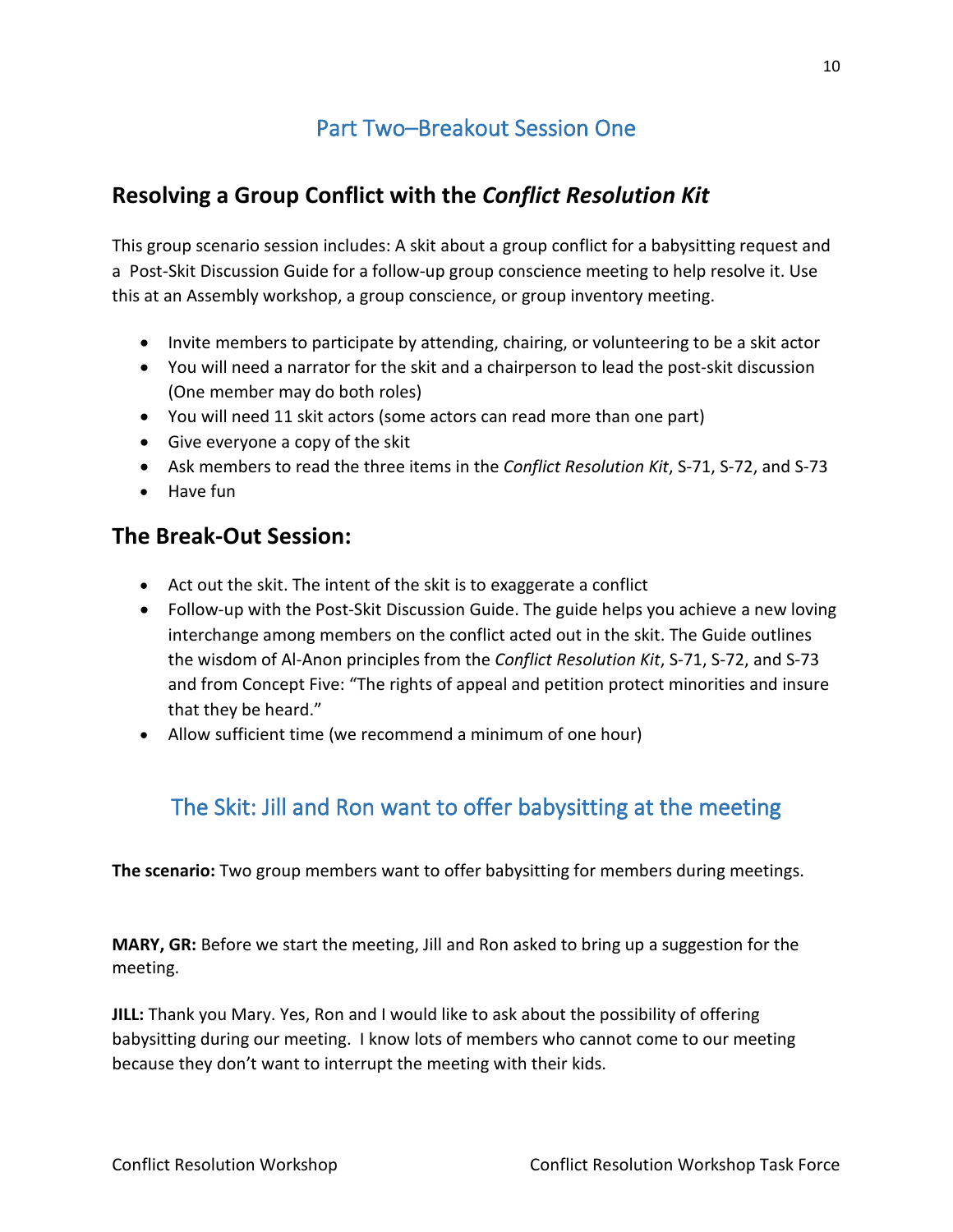**KAREN** (*angrily*): So, you're saying my kids are interrupting!

**RON**: That is not what we're saying, we just thought if we would offer—

(Ron is cut off by Lee.)

**LEE** (*impatiently*): Why are we wasting time? We don't do babysitting. Let them get their own, and let's get on with the meeting.

**RON:** If you would let me explain—

**SUE**: I agree with Lee. I'm not spending my donations on a babysitter. Let's get on with the meeting.

**LINDA:** Well, we do have sufficient funds and my daughter could use some extra money babysitting.

**PAT**: I like the idea of babysitting. I'd like to explore the possibility.

**JULIE:** Yeah, I think I know some people who would use babysitting.

**KAREN** (*still angry*): Well, if I can't bring my kids, I'm not coming to this meeting.

**JILL:** We are just suggesting we could offer babysitting.

**CATHY** *(sarcastically)*: And I'm saying, Karen, your kids are interrupting the meeting.

**MARY:** Okay. This is getting out of hand. Let's just take a vote and get this over with.

**LOIS:** Wait, let's have another discussion and see how we can use our three Legacies. We can use the *Conflict Resolution Kit*. The *Talk to Each Other* booklet in the Kit recommends we invite everyone to participate and to be sure to give ample notice that we'll be having an informed group conscience meeting.

### **(End of Skit)**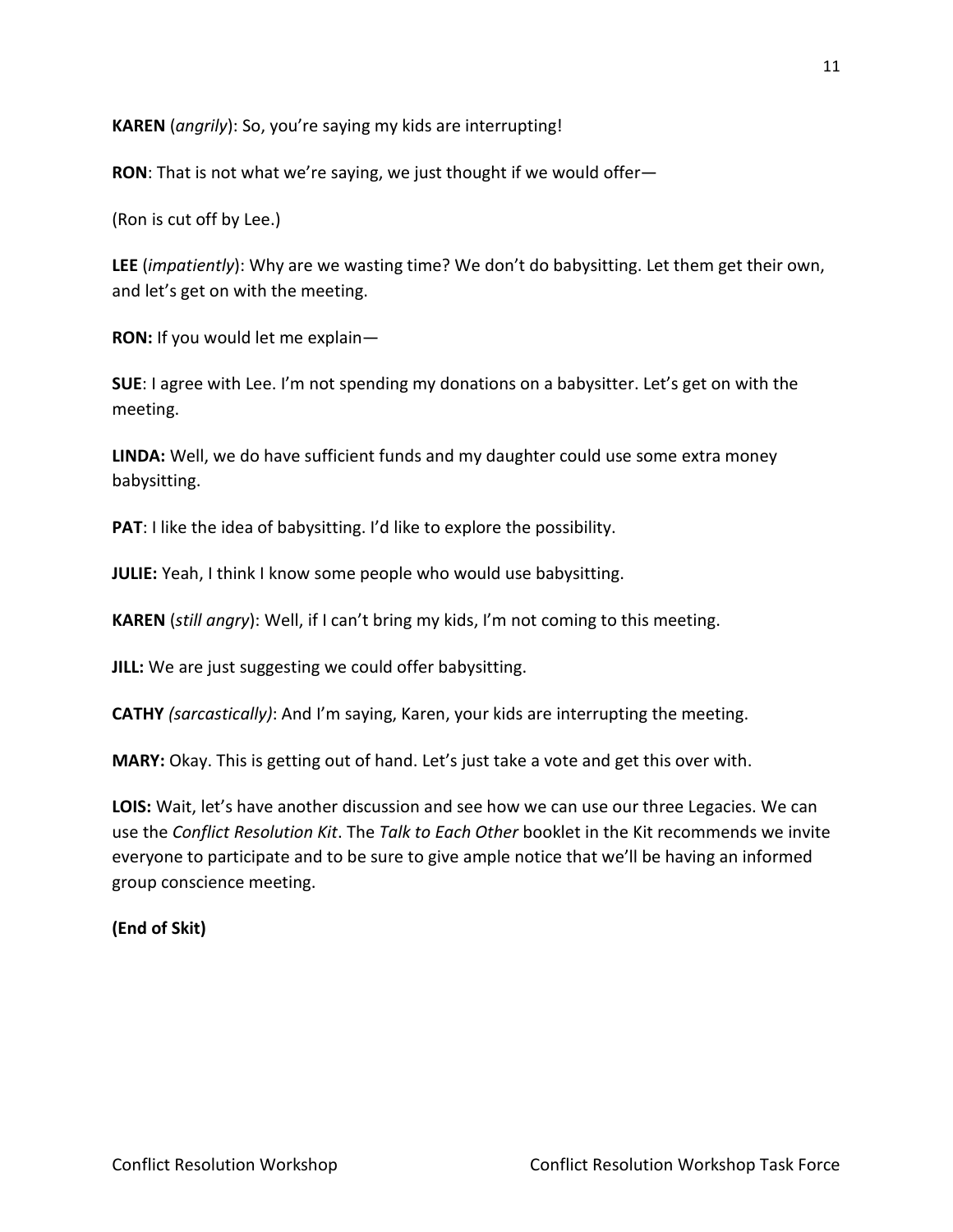# **The Post-Skit Discussion: A Guide to a Loving Interchange**

Everyone has a copy of this tool and the *Conflict Resolution Kit*. You may ask for a timekeeper to help keep the meeting on track.

### **The chair opens the meeting.**

- Open with the Al-Anon Declaration or the Serenity Prayer
- Ask members to share on these questions:
	- o How has my attitude and experience influenced my ability to participate, listen, and presume goodwill? Refer to the wallet card: *Loving Interchange to Resolve Conflict* (S-71).
	- $\circ$  How could I say something from the skit differently to improve the tone of the discussion?

#### **During the Discussion:**

- Refer to the "Resolving Conflict in the group" chapter or the "Resolving conflict through an informed group conscience" chapter of *Talk to Each Other—Resolving Conflicts within Al-Anon* (S-73).
- Ask the "Preparing for Discussion" questions that are in the *Wallet Card*.
- Share on what principles and Traditions apply by referring to the *Conflict Resolution using our Twelve Traditions* cards (S-72).

#### **Before the Discussion Closes, ask: Was the minority heard?**

- Were there minority opinions? Apply Concept Five to any that surfaced.
- What are the spiritual principles in the minority points of view?

#### **For Reflection for the Discussion:**

- Singleness of purpose, Tradition Three: Does having a babysitter fall into our singleness of purpose?
- A minority opinion, Concept Five: I don't have kids, so I won't use this. I don't think this falls into our purpose.
- Autonomy, Tradition Four: Having a babysitter would allow less disruption in the group and allow members with small kids to come.



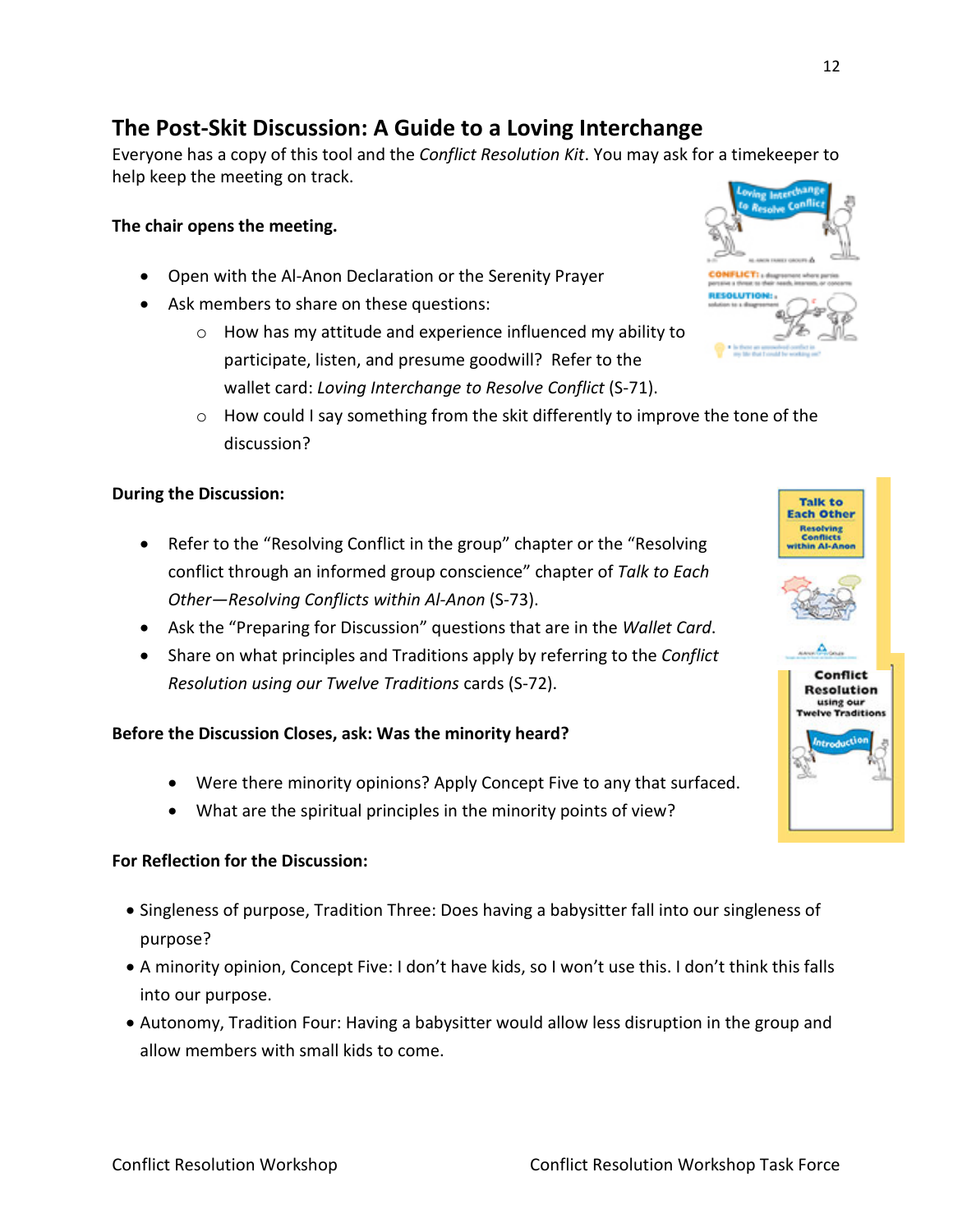- A minority opinion, Concept Five: Did we consider how this may affect groups that do not have babysitting? I don't want to let my kid be with a stranger. They can be quiet in the corner.
- Abundance, Tradition Seven: Do we have money to pay for babysitting? Can we get a volunteer?
- A minority opinion, Concept Five: If we have a volunteer babysitter, are we being selfsupporting?
- A minority opinion, Concept Five: Although the majority may agree, I can always find another meeting if I do not agree.

**Warranty Three of Concept Twelve teaches us inclusiveness.** It suggests we listen to all viewpoints; value seeking consensus; and strive for substantial unanimity.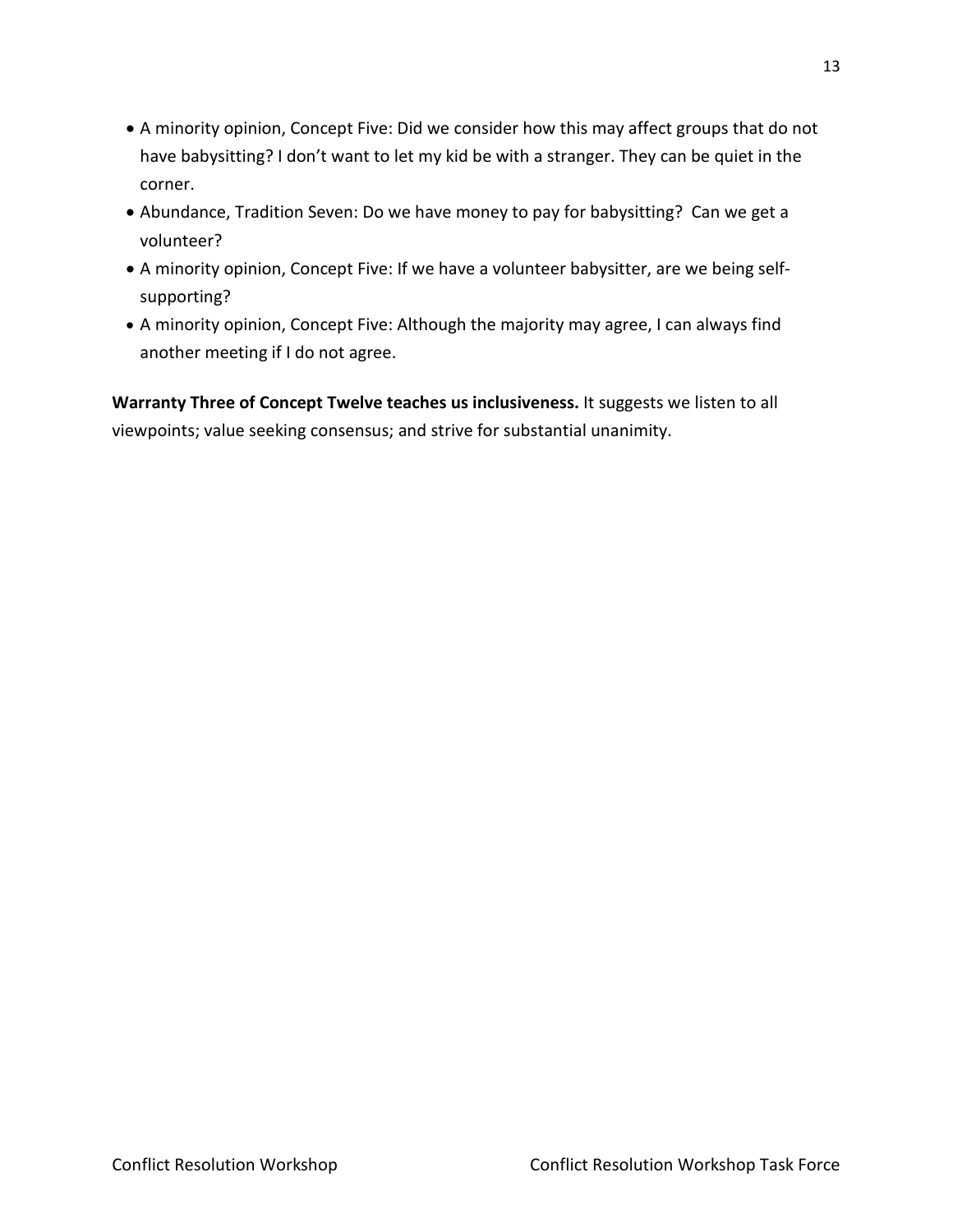# Part Two–Break-Out Session 2

### <span id="page-13-0"></span>**Resolving a District Conflict with the** *Conflict Resolution Kit*

### **Workshop Instructions and Suggestions:**

- Provide all workshop participants with a copy of the *Wallet Card* (S-71).
- A list of additional possible conflicts could be provided and used by groups to choose one and discuss using Conflict Kit materials.
- Have a recorder to document ideas and report back to the larger group.
- Any of these suggestions can be used in workshops of varying lengths by adjusting timeframes allowed for discussion and reporting back, if used in a larger group setting.
- This skit, as presented, takes 8-10 minutes to perform.

### <span id="page-13-1"></span>The Skit: Al-Anon meetings that are not receptive to Alateen attendance

Skit requires ten participants and the following CAL tools: S-71, S-72, S-73, and P-24/27. Una and Frank will each need the S-73 booklet.

**Narrator**: The scene begins at a District business meeting where the Group Representatives are sharing their groups' successes and challenges. Let's listen in to hear how the Conflict Resolution tools and the spiritual principles of Concept Five could work at a District meeting.

**UNA, Group Representative (GR) #l:** A few members of my group have asked if it's okay for Alateens to attend Al-Anon meetings.

**DOUG, GR #2** *(matter-of-factly):* We don't allow Alateens in my home group.

**THERESA, GR #3**: We rarely have Alateens attending my group, but they are always welcomed.

**FIONA, GR #4** *(with sass):* My meeting is just fine, and I don't see why we need to change.

**BRENDA, Coordinator** *(a little whinny):* Can't they just go to their Alateen meetings?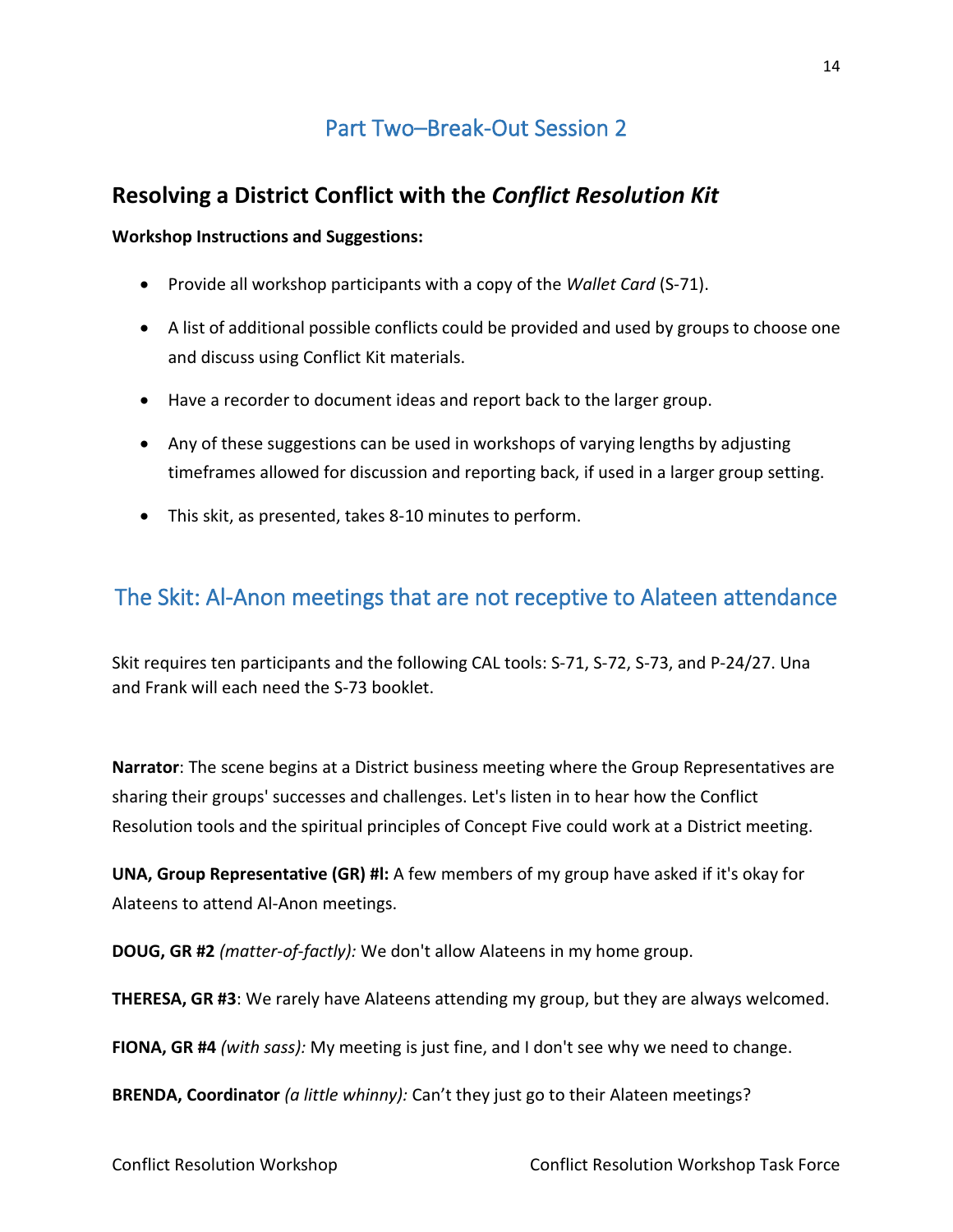**FRANK, GR #4:** The closest one I know of is 50 miles away!

**DOUG** *(shaking head and with trepidation):* I would be very uncomfortable talking about this with my group.

**DELORES, District Representative**: Well, it sounds like we have a lot of different perspectives here. As we consider how we can work through this situation, I think it would be good to use the *Conflict Resolution Kit*. Its tools may help bring the clarity and guidance we find in our spiritual principles.

**ALTHEA, Alternate District Representative** *(chipper and bubbly):* That's a great idea, Delores! Before we begin working as a District, can we begin by asking ourselves a few questions from the *Loving Interchange to Resolve Conflict* Wallet Card?

**DELORES**: Another great idea, Althea! I have extra wallet cards for those who need them. Let's go around and each read a few of the questions for our personal consideration. Who would like to start?

(*GRs go around, and each read two of the* Wallet Card *questions.*)

**UNA**: *(Raising hand)* I'll start.

*Is there an unresolved conflict in my life that I could be working on?* 

*Do I usually share my opinion with others even though I know it will not be received well?*

**DOUG**: (*Raises his hand to signal he wants to read*)

*How do I usually deal with conflict?* 

*Is it successful?* 

*What could I be doing differently?*

#### **THERESA**:

*Am I willing to participate in an informed discussion?* 

*Am I being honest with myself about wanting to resolve the conflict or do I want things my way?*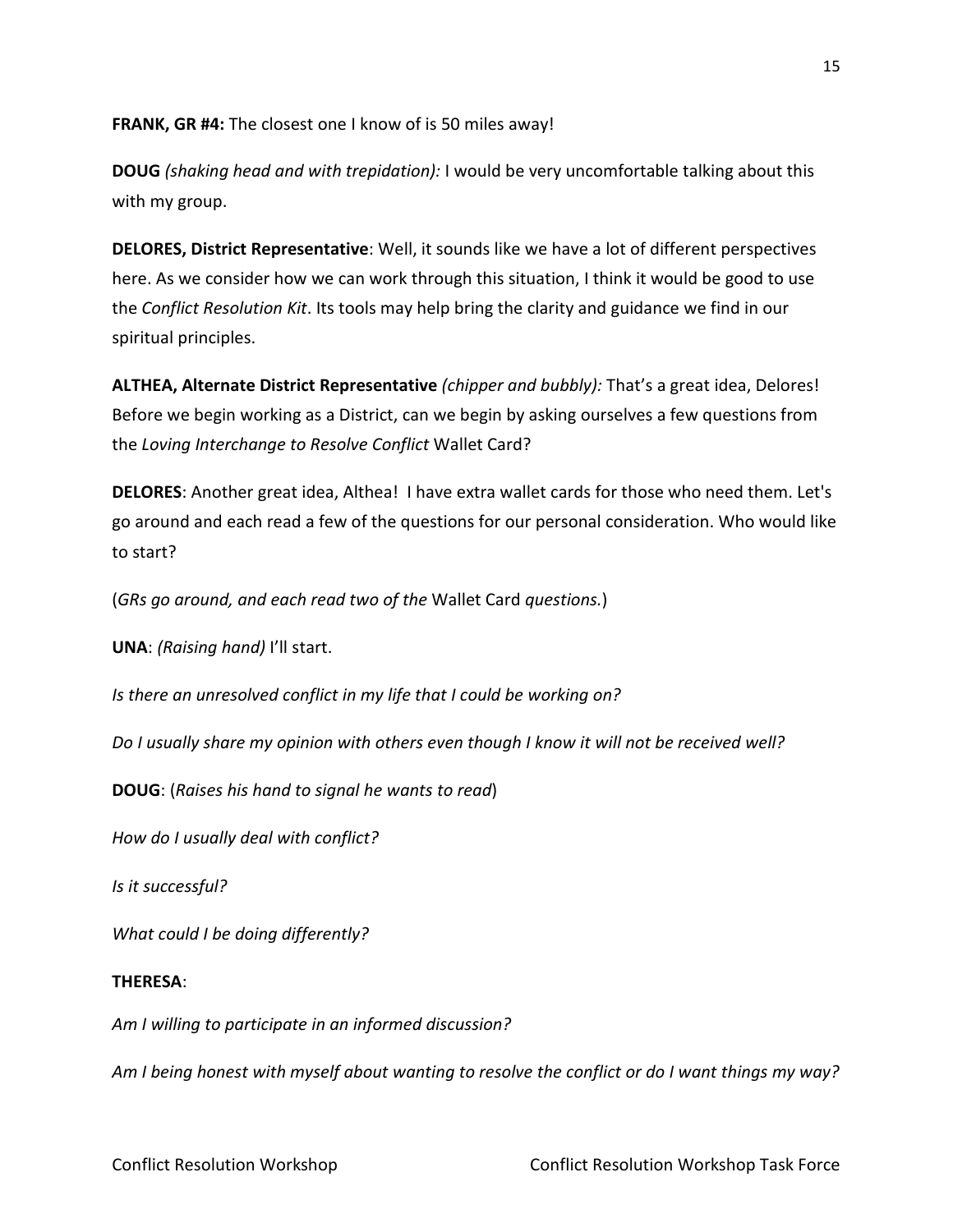#### **FIONA**:

*Am I hanging on to resentments which may surface during this discussion?*

*Can I refrain from interrupting when I disagree?*

#### **FRANK**:

*Does my body language reflect that I am interested?*

*Do I admit my mistakes and allow others to do so too?*

**ALTHEA:** That sure was enlightening! I think it is important that we keep in mind Concept Five in our discussion. It says, ''The rights of appeal and petition protect minorities and insure that they be heard." The spirit of that Concept is to be open-minded, willing to participate, and create a space that is safe for the minority opinion to be expressed. When we allow time for discussion and consideration, we have access to as many ideas as possible.

**KIM, GR #6**: Knowing that I will not be judged when I share my ideas and that I have the right to voice them, even though we may not all agree, is an important principle. It helps me feel safe and that my ideas are worth considering.

**All**: (*Look at each other and nod in agreement. Fiona and Doug have shoulder-shrugging, smirky-faced looks, then nod in agreement.*)

**DELORES**: These personal reflections and trying to practice Concept Five help me when I anticipate or experience a difficult conversation. Can we move forward and look at another useful piece of the Kit?

#### **ALL**: (*Nodding in Agreement.*)

**DELORES**: Great. Let's read the first two paragraphs under the "District" section of the *Talk to Each Other* tool and then look at the Tradition Cards (S-72). This will give us practice using these tools before you introduce them to your groups. Who would like to read the first two paragraphs in the booklet?

**UNA**: I'll read the first paragraph. *(Read the 1st paragraph from District Section of Booklet S-73).*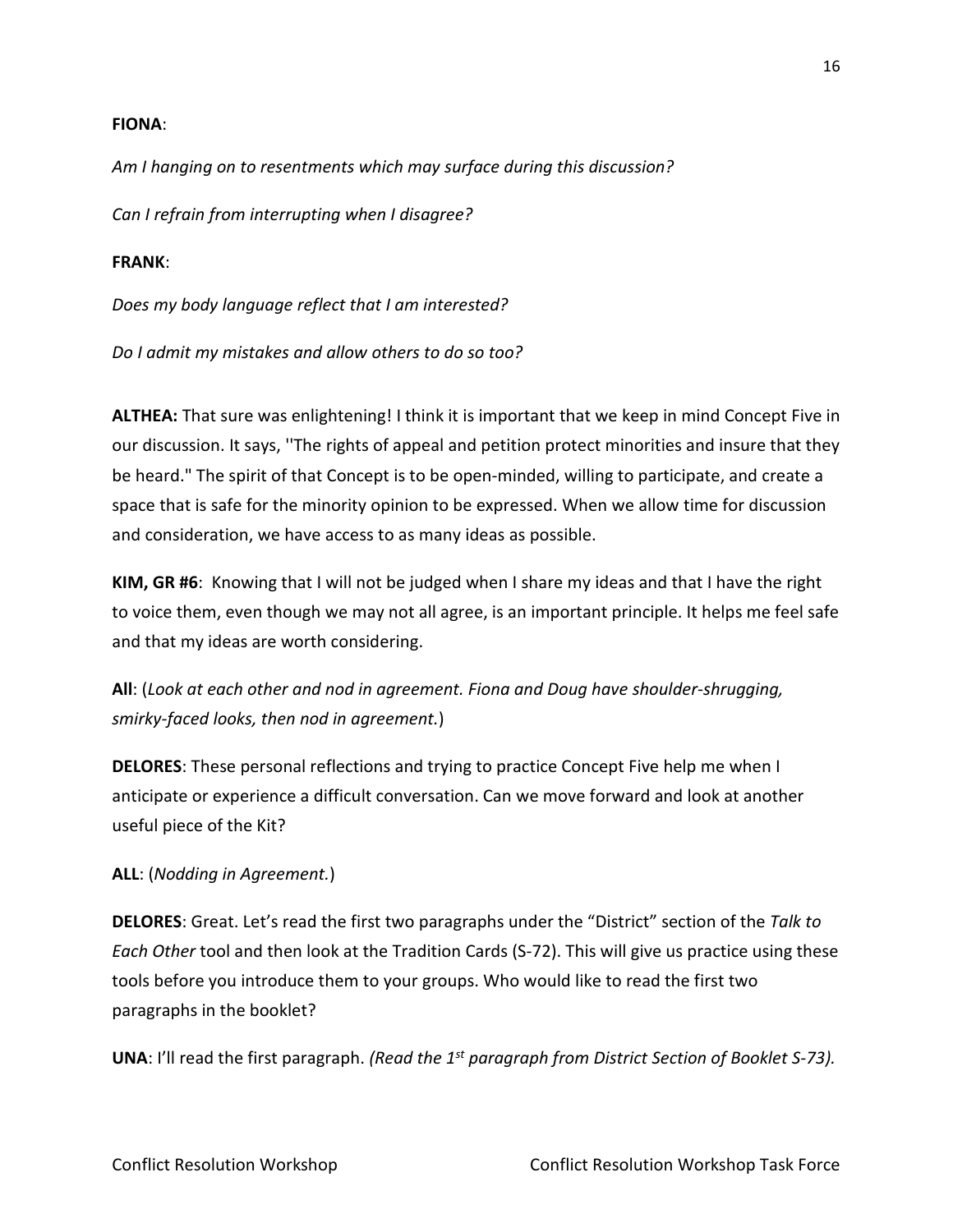**FRANK**: I'll read the second paragraph. *(Read the 2nd paragraph from the same section of Booklet).*

**DELORES**: Thank you both. We know that our Tradition Cards all give us spiritual guidance. As you look them over, which other Traditions can we use in our discussion?

**THERESA**: Well, Tradition One asks me to examine my motives and let go of control.

**FIONA**: And Tradition Two asks me to show kindness and compassion to others even when I may disagree.

**FRANK**: When I focus on what is being said and not who is saying it, I am practicing Tradition Twelve, principles over personalities.

**DELORES**: WOW! I think we are onto something that is powerful! I'm sure we can find other Traditions that would help us resolve our differences. Thanks for a great discussion everyone! The Kit also asks some important questions to consider in a discussion:

*What do we know?*

*What don't we know?*

*What would we like to know?*

**ALTHEA**: I like the way these tools encourage us to ask these questions. It's like a mini Knowledge-Based Decision-Making leading to an informed group conscience process. When I used to hear "KBDM" it baffled me, but these questions "Keep it Simple!"

**KIM**: Well, one question I have is what does the *Service Manual* say about Al-Anon and Alateen participation?

**THERESA**: I'm not sure if my group has any Alateen literature or a copy of this tool Kit?

**FIONA**: How many Alateen groups do we have in the District?

**DELORES**: Sounds like we could use more information as we discuss this as a District. Would you all like to continue this discussion and get some answers to our questions before you bring the topic up to your groups?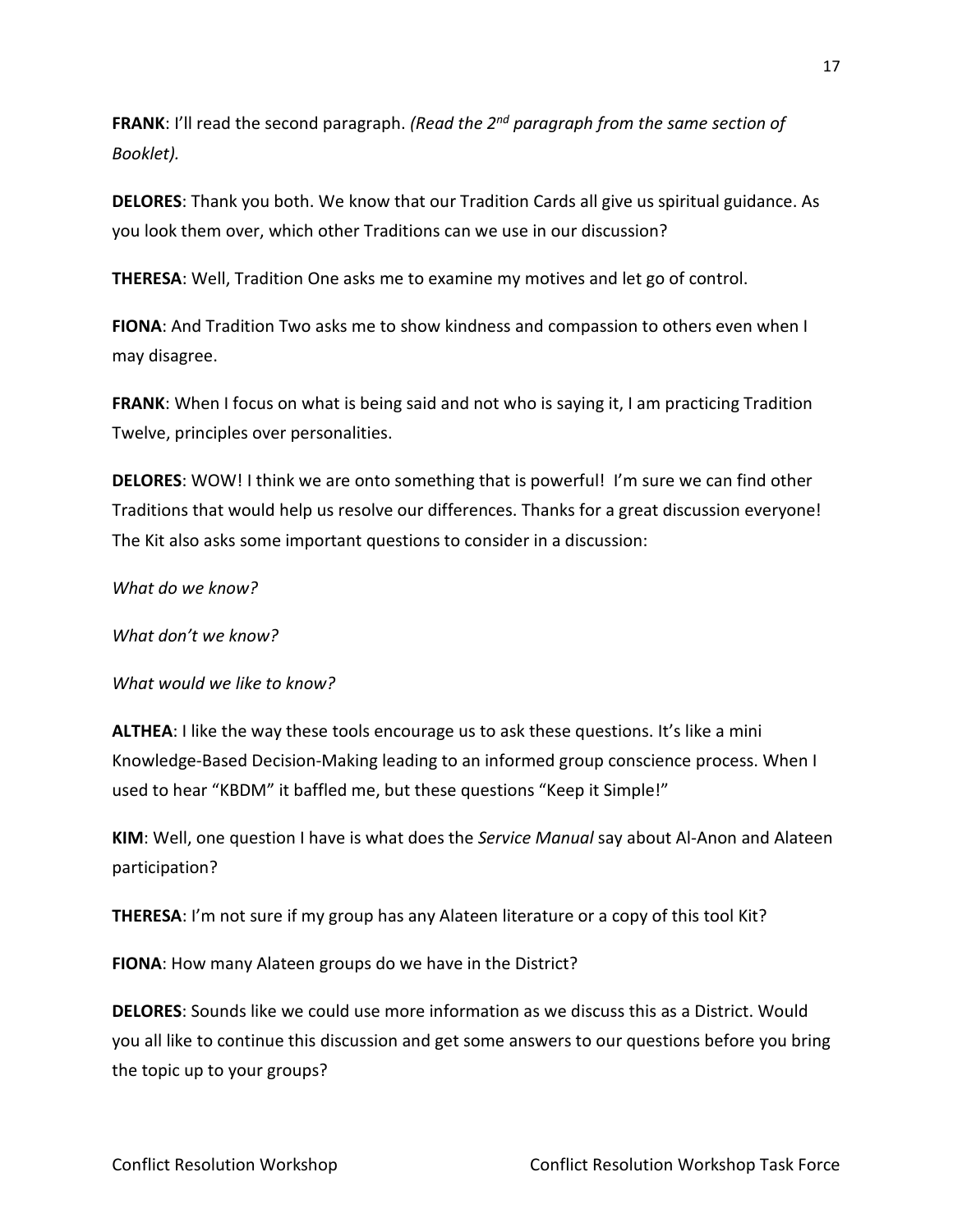### **ALL**: *(Nod heads in agreement while looking at each other.)*

**DELORES**: Ok then, we'll put that on the agenda for next month. I look forward to hearing what you all have to share. Thanks for a great discussion. If there's no further business, let's close with the Al-Anon Declaration.

*(End of Skit)*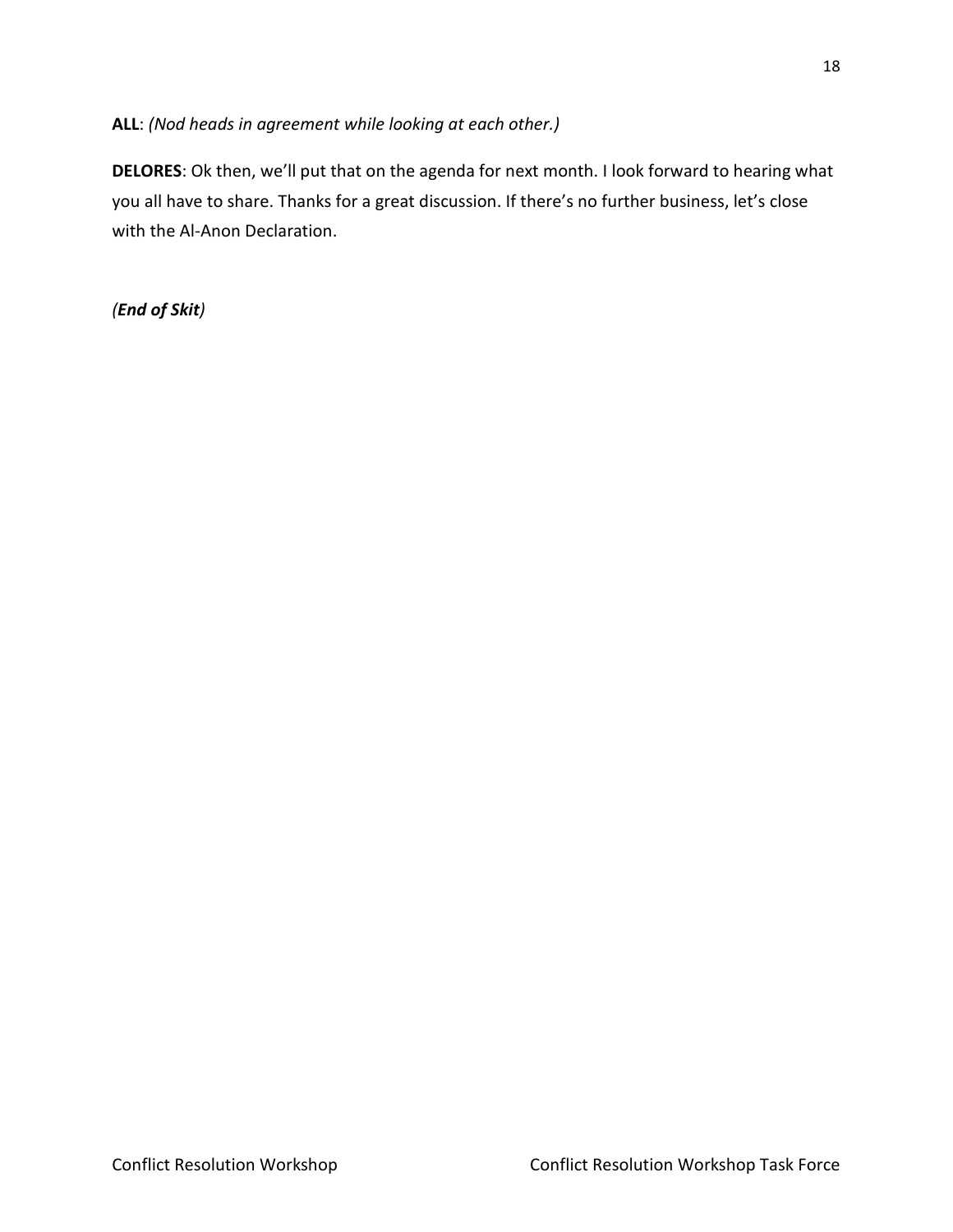### **The Post-Skit Discussion:** *Wallet Card* **Questions for Reflection**

### **Each workshop attendee is supplied with the** *Wallet Card* **(S-71)**

**Breakout session facilitator leads the group discussion.**

- 1. Is there an unresolved conflict in my life that I could be working on?
- 2. Do I usually share my opinion with others even though I know it will not be received well?
- 3. How do I usually deal with conflict? Is it successful? What could I be doing differently?
- 4. Am I willing to participate in an informed discussion?
- 5. Am I being honest with myself about wanting to resolve the conflict or do I want things my way?
- 6. Am I hanging on to resentments which may surface during this discussion?
- 7. Can I refrain from interrupting when I disagree? Does my body language reflect that I am interested?
- 8. Do I admit my mistakes and allow others to do so too?

### **Before the Discussion Closes, ask:**

- Was the minority heard?
- Was there anything else from the workshop that you would like to share?

### **Close the Workshop with the Al-Anon Declaration if desired.**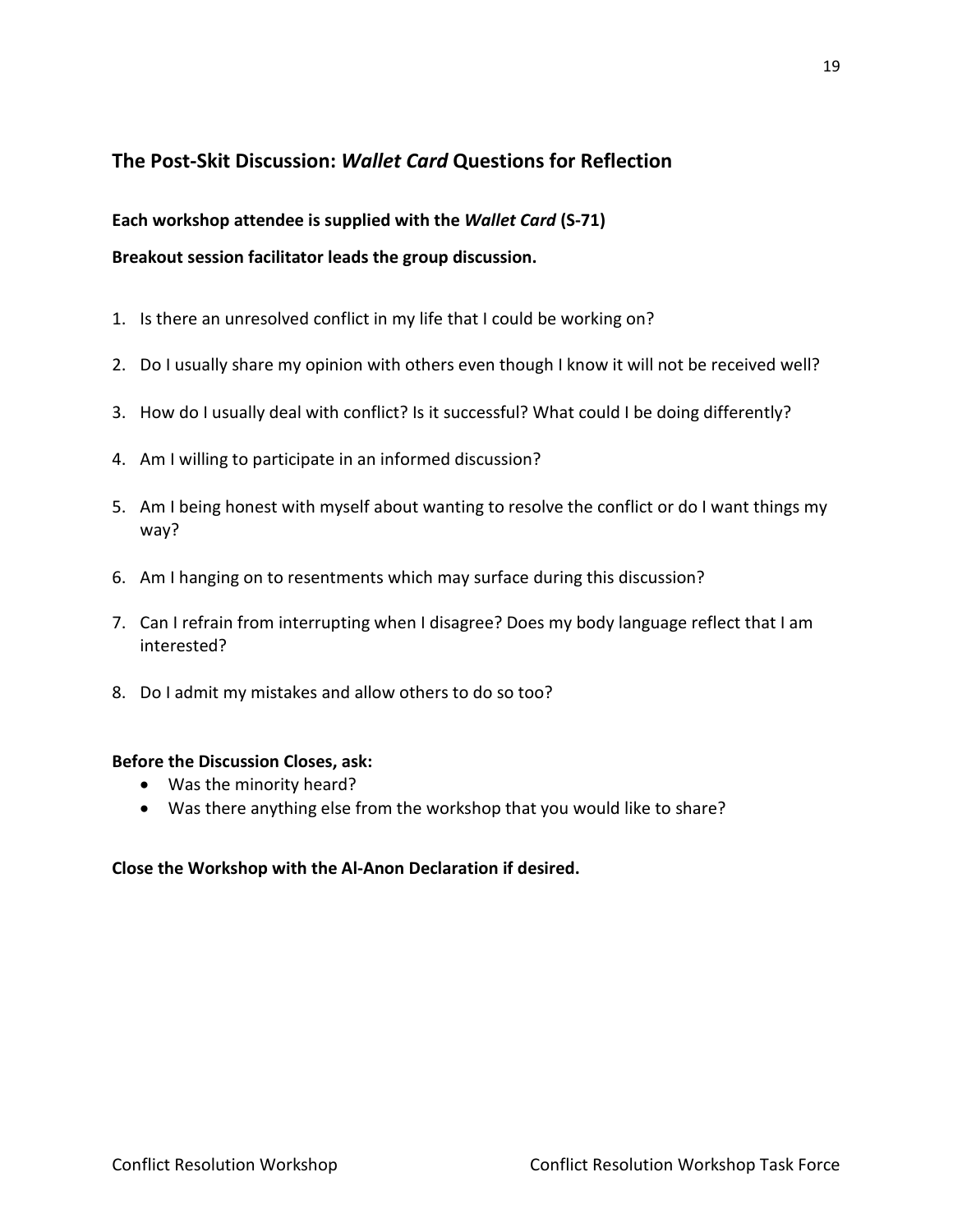# Part Two–Break-Out Session Three

### <span id="page-19-0"></span>**Resolving an Assembly Conflict with the Conflict Resolution Kit**

## The Skit: Moving the Location of the Area Assembly

<span id="page-19-1"></span>The skit requires 11 participants and the following materials: Conflict Resolution CAL, S-71, S-72, and S-73.

**Narrator:** The scene starts with the Chairperson opening the discussion of moving the Assembly to another part of the Area. People start shuffling in their seat.

**CHAIRPERSON:** The question of moving the Assembly to a different part of the Area has come up for discussion. I would like to remind you that you have one time at the mic, and a twominute time limit, and if someone has stated your view, please sit back down. Who would like to open the discussion?

**MARY, long-time District Representative (DR)**: I would like to know why we are even talking about this *again*! We discussed it six years ago.

**SALLY, A new Group Representative (GR)** (*tentatively comes to the mic*): I don't understand why we would consider moving, hasn't it always been at this location?

**BARRY, A seasoned GR**: I think it is a good idea. I have had to travel over five hours to get here for the last two and a half years. I would like it to be closer to where I live. I think it's only fair and it's time for a change.

**JOYCE, A Coordinator:** What purpose does it serve to move locations besides being closer to Barry?

**LORIE, Area Treasurer**: The cost of this location has been increasing with every Assembly and I am concerned that we may have to start dipping into our ample reserve to meet expenses.

**JIM, A GR**: Why is it always about money, is that all we care about? This location has worked for years!

**RHONDA, A new GR:** I don't know how we are going to do this, it just seems like so much work to me, I wouldn't know where to begin. I don't want to move.